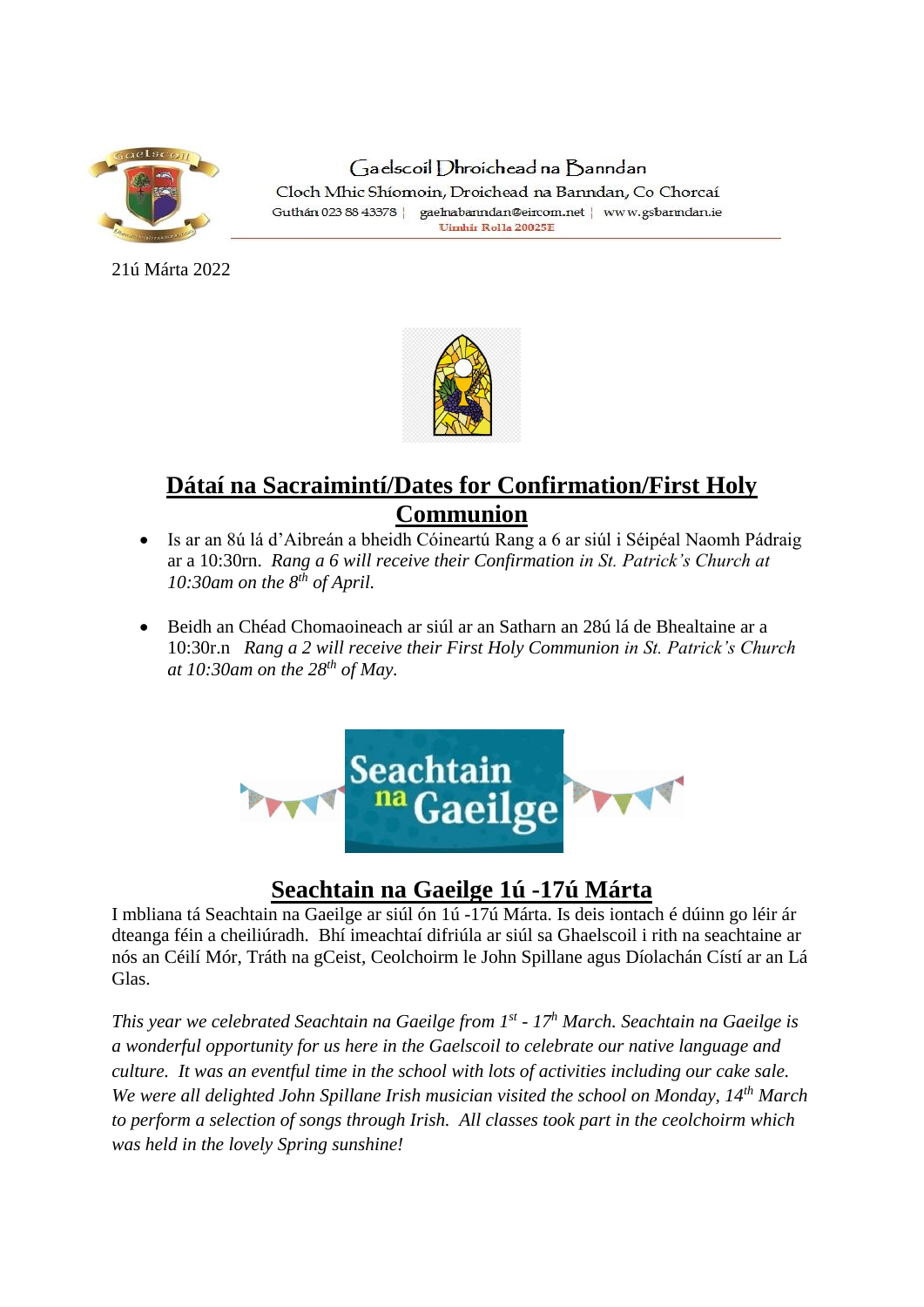

### **Laethanta Saoire na Cásca/Easter Holidays**

Beidh an scoil ag dúnadh ar an Aoine an 8ú de mhí Aibreán ar 12:00 i.n. agus ag oscailt arís ar an Luan an 25ú de mhí Aibreán. **Rachaidh** na Naíonáin Bheaga & Mhóra ar 11:45, chun cabhrú le cúrsaí tráchta i gclós na scoile.

*The school will close for Easter holidays on Friday, 8th April at mid-day (12:00). To ease traffic congestion Junior & Senior Infants will finish at 11:45am. The school will re-open on Monday the 25th April.*



#### **Feis Maitiú**

Is ar an 6ú lá d'Aibreán a bheidh páistí Rang a 1 agus Rang a 2 ag glacadh páirte san Fheis Maitiú i halla na scoile. Iarrfaimid ar na páistí an éide scoile a chaitheamh ar an lá.

*On the 6th of April Rang a 1 and Rang a 2 will perform for the Feis Maitiú adjudicators in the school hall. We ask that children in both classes wear the full school uniform on the day.*

## **Lá Spóirt na Cathrach / Cork City Sports**

Beidh Lá Spóirt na Cathrach ar siúl istigh i CIT ar an Aoine, an 3ú lá de Mheitheamh i mbliana. Réachtálfar trialacha ar scoil ar an gCéadaoin an 23ú de Mhárta.

*Cork City Sports will take place on Friday, 3rd of June in CIT. Trials will take place during school on Wednesday the 23rd of March.*



## **An Bleaist Eolaíochta / Science Blast**

Is iad Rang a 5 a bheidh ag glacadh páirte sa Bhleaist Eolaíochta. An cheist eolaíochta atá roghnaithe acu le fiosrú i mbliana ná *An féidir leat Nutella a dhéanamh gan ola pailme a úsáid?* Go néirí go geal libh!

*Rang a 5 will take part in the Science Blast shortly. The scientific question they are investigating is whether a substitute for palm oil can be used to make Nutella. The very best of luck to our scientists of the future!*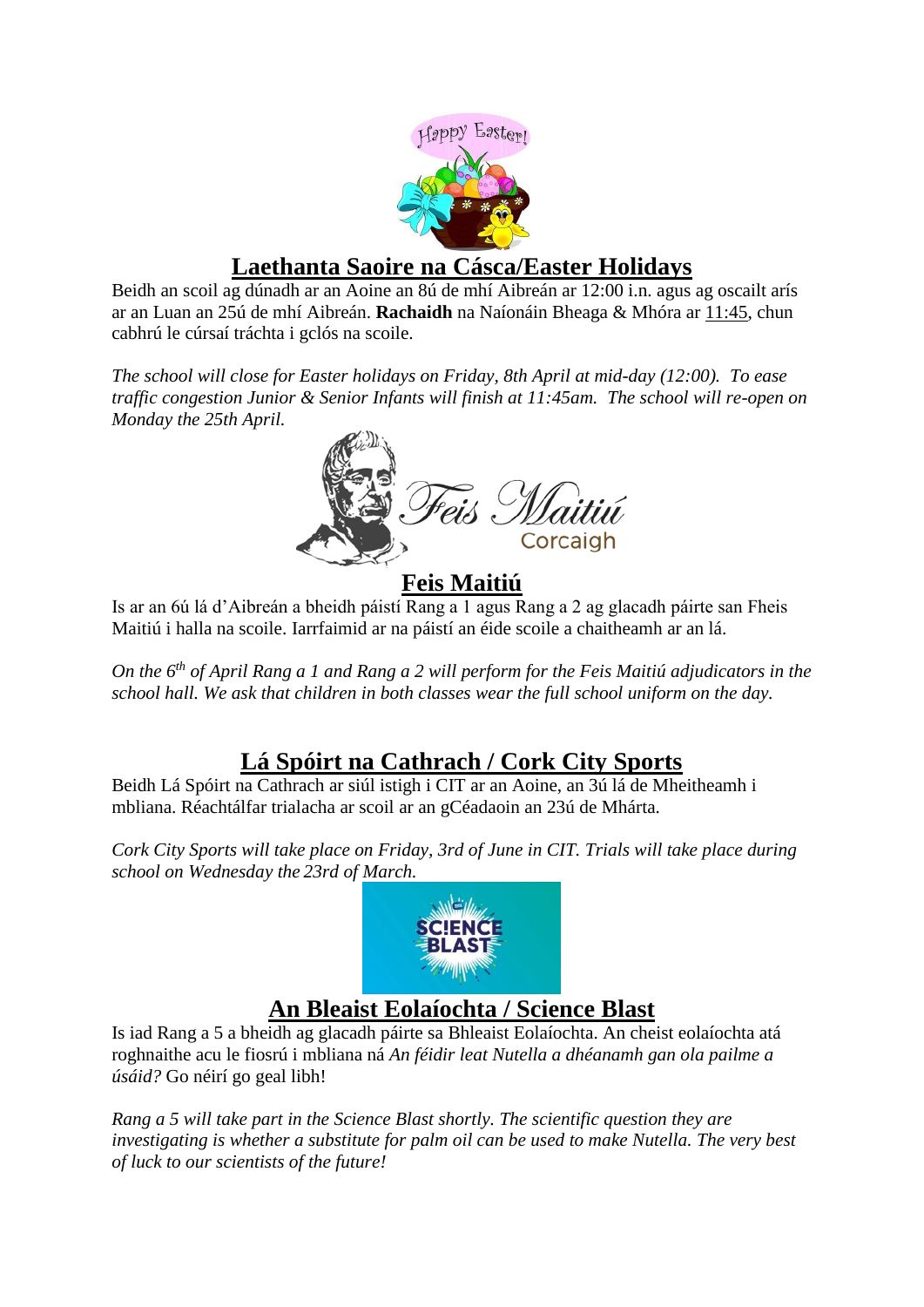

### **Cuairt na nUan is na Laonna/Spring Visit**

Beidh cuairt speisialta againn ónár dtréadlia áitiúil, ar an Déardaoin an 7ú lá d'Aibreán nuair a bheidh uain óga is laonna ag bualadh isteach chugainn. Labhróidh an tréadlia mar gheall ar an am gnóthach seo den bhliain do na feirmeoirí.

*Spring time is a busy time on farms. Children will get a sample of farm life with a visit of some baby farm animals to the school on the 7th of April.* 



## **Brat Aclaí/ Active Flag**

Bhí áthas an domhain orainn fáilte a chur roimh Niamh Nic Oitir, iarscoláire agus imreoir sacair le Cathair Chorcaí an tseachtain seo caite chun ár mBrat Aclaí a ardú go hoifigiúil. Thug Niamh Corn Chraobh na Mumhan faoi 16 a bhuaigh sí anuraidh isteach léi chomh maith.

*We were delighted to welcome past pupil Niamh Nic Oitir back to school last week to raise our Active School Flag. While Niamh currently plays soccer with Cork City we were thrilled that she also brought the U16 Munster Football Cup along on the day.*



### **Ióga/Yoga**

Leanfaidh Ióga le Múinteoir Vivian ar feadh dhá seachtain eile sa halla. Cuirimid i gcuimhne daoibh culaith reatha na scoile a chaitheamh ar an gCéadaoin.

*Yoga will continue for all classes with Múinteoir Vivian for the next two weeks. Children are reminded to wear their school tracksuit on Wednesdays.*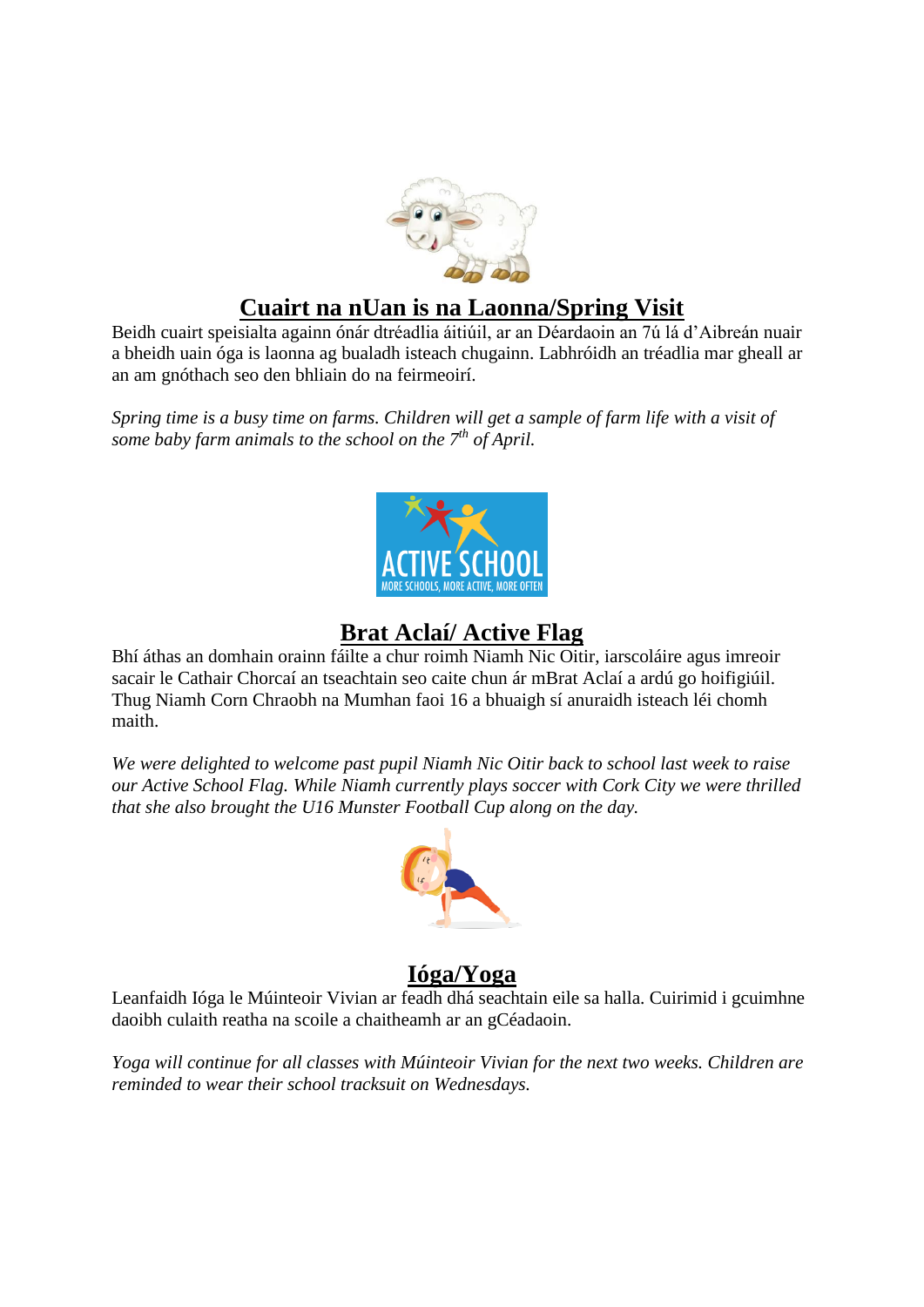

*Tá ár dtraenáil peile tagtha chun críche. Leanfar ar aghaidh leis an bhfoireann a bheidh ag glacadh páirte i Sciath na Scol ón Máirt, an 22ú lá de Mhárta ar aghaidh.* 

*Our five weeks of football training have now come to an end. From Tuesday, the 22nd of March we will be focusing on our upcoming West Cork Sciath na Scol matches. Football training will continue on Tuesday from 2.50 to 3.50 for those on the team. Parents to collect their children at the school as usual at 3.50pm.*



# **Traenáil Iománaíochta / Camógaíochta**

*Cuirfear tús le traenáil iománaíochta agus camógaíochta gach Máirt idir 2:50i.n agus 3.50in ón 22ú lá de Mhárta ar feadh 4 seachtaine. Tá an traenáil seo oscailte do leanaí ó Rang a 3 go Rang a 6.*

Hurling and Camogie training will take place for Rang a 3 to Rang a 6 every Tuesday (weather permitting) from 2:50pm to 3:50pm after school. Dates as follows:  $22<sup>nd</sup> March, 29<sup>th</sup>$ March, 5<sup>th</sup> April, 26<sup>th</sup> April. Parents to collect their children at the school as usual at 3.50pm. Children are reminded to bring their helmet and hurley.



#### **Ceardlanna Ealaíne/Art Workshop**

Tháinig Éabha ó Chapel Hill School of Art isteach chun ceardlanna ealaíne a dhéanamh le Rang a 2 agus Rang a 3 an tseachtain seo caite. Bhí Rang a 3 ag obair le cré agus dhein Rang a 2 féinphortráidí.

*We were delighted to welcome Éabha from Chapel Hill School of Art who will deliver 2 week art workshops to Rang a 2 and Rang a 3. Rang a 3 were working with clay and Rang a 2 made self-portraits.*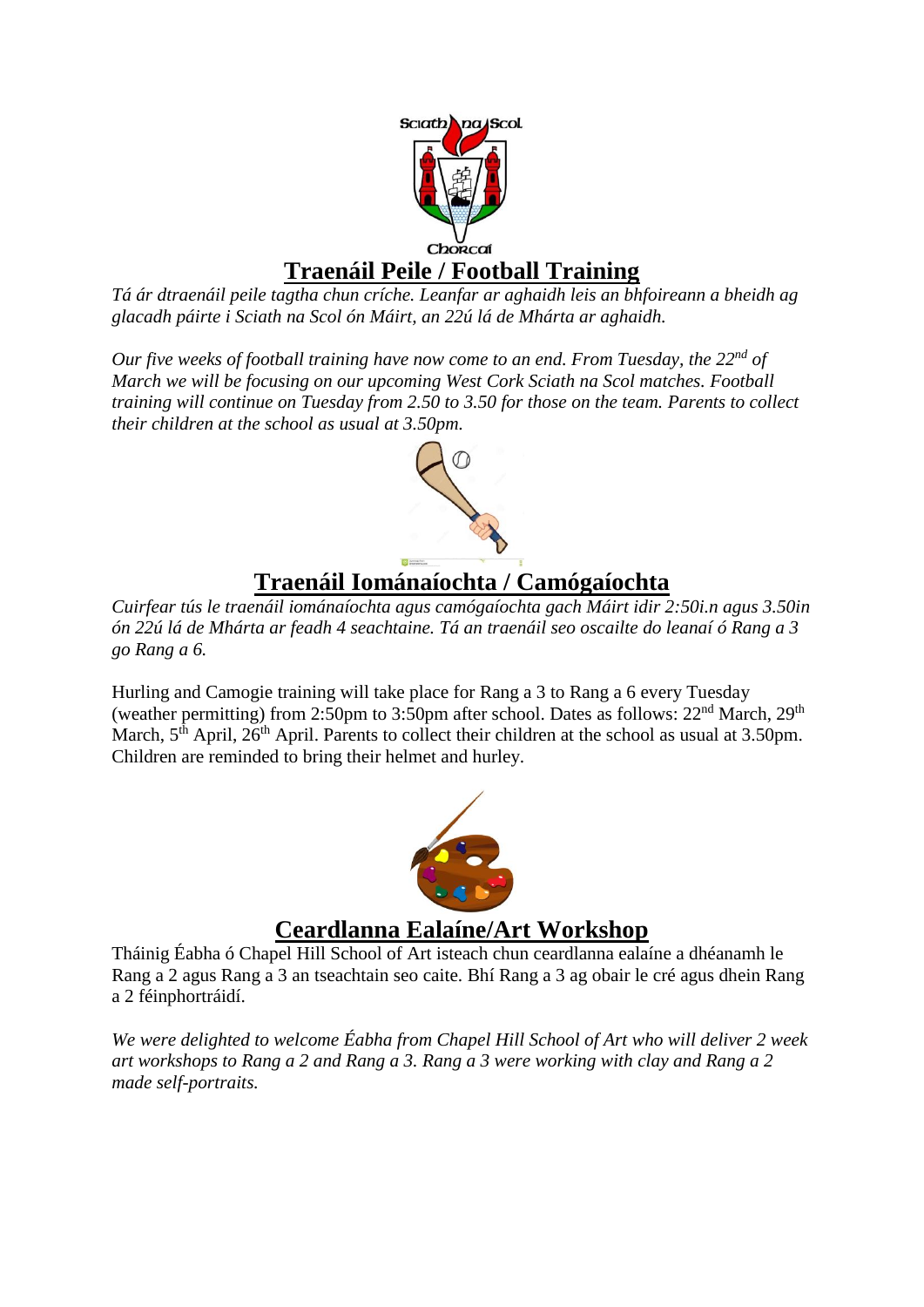

### **Scríobh Leabhar**

Tá scéalta áille scríofa ag Rang a 3 bunaithe ar Oisín i dTír na nÓg. Beidh deis acu iad a thaispeáint don phobal in Ionad Oideachais Iarthar Chorcaí ar an Máirt an 29ú lá de Mhárta. Go néirí go geal libh!

*Rang a 3 will take a trip to the West Cork Education Centre in Dunmanway on Tuesday, March 29th. Pupils will leave the school at 10:20am by bus and will return before lunch pupils are asked to contribute €6 towards bus transportation . The class are preparing stories around Oisín i dTír na nÓg to present on the day.*



# **Club STEAM/STEAM Club**

Críochnóidh an Club STEAM an tseachtain seo chugainn do Rang a 3 &,5 ar an 23ú agus do Rang a 4 ar an 24ú Márta. Tá rudaí idir iontach agus aisteach cruthaithe acu le cúpla seachtain anuas. Maith sibh a pháistí!

*The STEAM Club will finish on Wednesday the 23rd for Rang a 3 and Rang a 5 and on Thursday the 24th for Rang a 4. The children have thoroughly enjoyed making some wonderfully creative projects over the last few weeks.* 



#### **Cispheil/Basketball**

Beidh traenáil cispheile ag tosnú ar an gCéadaoin an 23ú lá de Mhárta. Beidh sé ar siúl i gclós na scoile. Tá an traenáil oscailte do pháistí i Rang a 4, Rang a 5 agus Rang a 6 ar feadh 4 seachtaine. Cuir an múinteoir ranga ar an eolas má tá spéis ag do pháiste ann ar an Máirt an 22ú Márta.

*Afterschool Basketball training will commence this Wednesday, March 23rd for pupils in Rang a 4, Rang a 5 and Rang a 6 for a duration of four weeks from 2.50 to 3.50pm in the school grounds. Parents are asked to collect their child at 3:50pm at the school. Children participating are also asked to wear suitable footwear. Dates as follows:*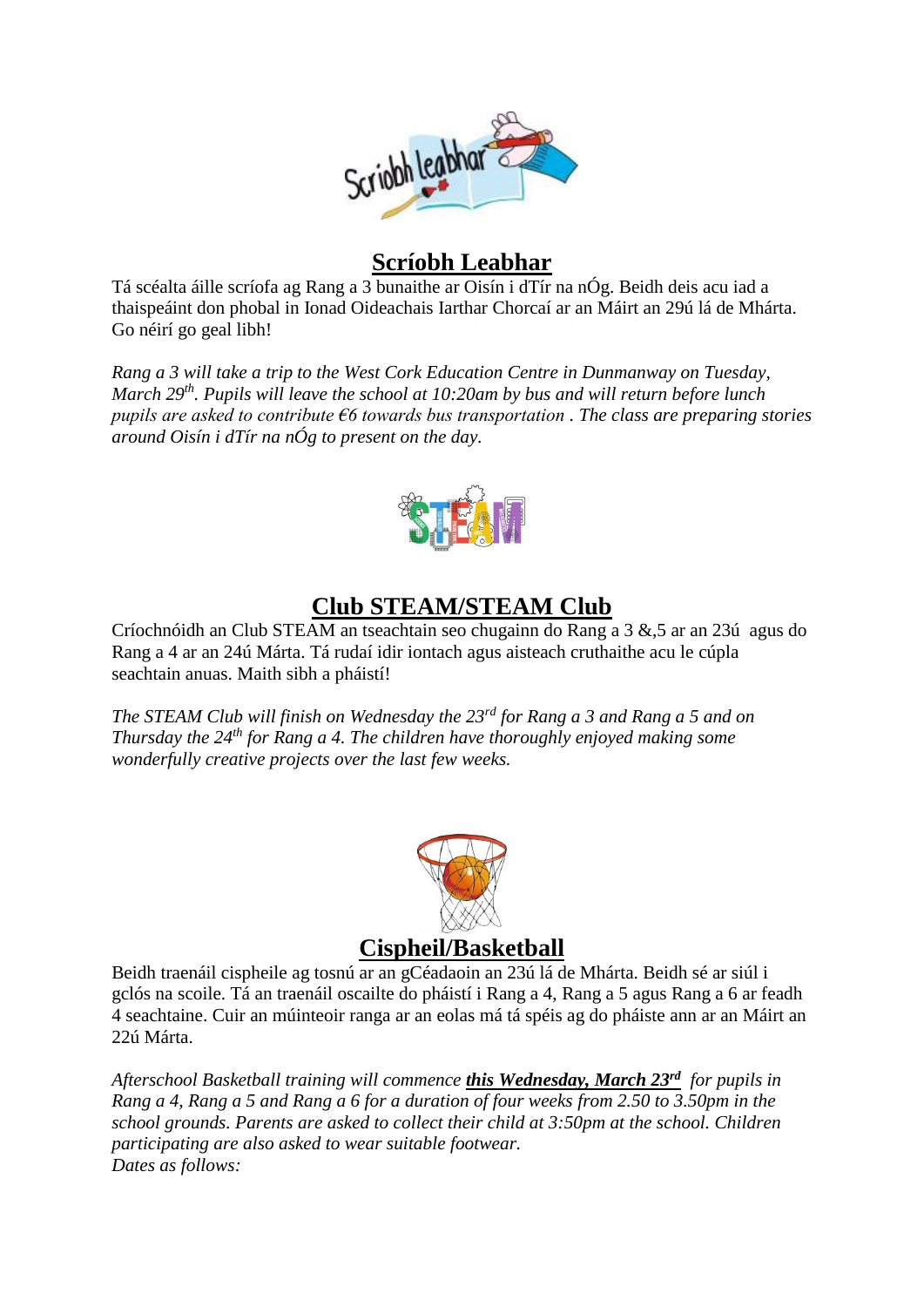- *March 23*
- *March 30th*
- *April 6th*
- April  $27^{th}$

*As numbers are limited, if your child wishes to participate in the 4 week basketball training please ensure your child informs the class teacher by Tuesday, March 22nd at the latest.*

# **Míolta Gruaige / Headlice**

Faraor, tá míolta gruaige fairsing go leor i ngach scoil, go háirithe ag an am seo den bhliain. Tá sé curtha in iúl go bhfuil cás sa scoil agus bheimis buíoch go ndéanfaidh sibh scrudú ar ghruaig do chuid páiste INNIU. Iarraimid oraibh seiceáil go minic agus oifig na scoile a chur ar an eolas más gá.

*Unfortunately, headlice are a fact of life in all schools, particularly at this time of year. We have been notified of a few current cases in the school and would appreciate if you check your child (rens) head TODAY and treat accordingly. We rely on the vigilance of parents to ensure outbreaks are kept to a minimum, but need ALL parents to carry out intermittent checks and please advise the school office if necessary.*



# **Aonach Leabhar / Book Fair**

*Beidh Aonach Leabhar againn sa Halla ar an Luan 4ú Aibrean. Beidh deis ag na páistí leabhair a cheannach i rith an lae. Is féidir libh féachaint ar tarabookco.ie roimhré chun blaiseadh do na leabhair a bheidh ar fail le ceannach a fháil.*

The Tara Book Company will visit our school hall for a Book Fair on Monday, April 4<sup>th</sup>. Our class libraries will benefit greatly from the number of books sold at the Book Fair. Pupils will get an opportunity to buy books during the school day. Books retail at between  $\epsilon$ 8 and  $\epsilon$ 10. Please check out tarabookco.ie for a look at some of the books that are on offer.

#### **Ag Páirceáil sa Charrchlós/Car-parking**

Please note that the school operates a Traffic control one way system where parents are asked to queue from the front school entrance and depart from the back of the school, this ensures the safe departure of the pupils from the school premises each day. We would like to remind you that children are not permitted to play in the school yard at pick up times. We thank you for your understanding.

# **Suíomh Idirlín/School Website**